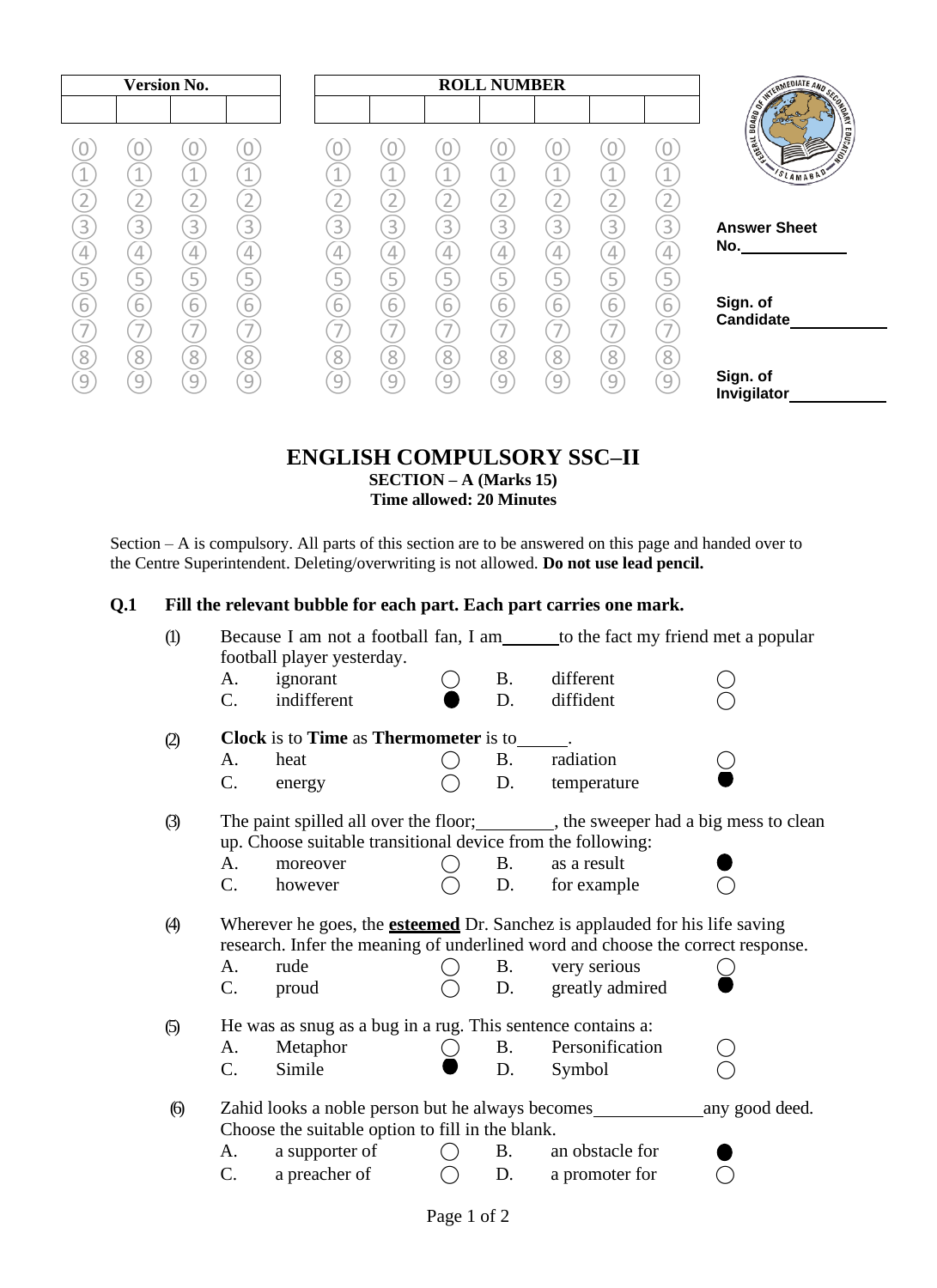| $\sigma$                                             | I believe that if you lower taxes so that people can keep more of the money they<br>earn, it will be<br>for them to work harder. Choose a suitable option to fill<br>in the blank. |                                                                               |  |           |                                                                          |  |  |  |  |
|------------------------------------------------------|------------------------------------------------------------------------------------------------------------------------------------------------------------------------------------|-------------------------------------------------------------------------------|--|-----------|--------------------------------------------------------------------------|--|--|--|--|
|                                                      |                                                                                                                                                                                    |                                                                               |  |           |                                                                          |  |  |  |  |
|                                                      | A.                                                                                                                                                                                 | an incentive                                                                  |  | <b>B.</b> | a protection                                                             |  |  |  |  |
|                                                      | C.                                                                                                                                                                                 | an option                                                                     |  | D.        | a facility                                                               |  |  |  |  |
| (8)                                                  |                                                                                                                                                                                    |                                                                               |  |           | Identify the compound sentence from the sentences given below:           |  |  |  |  |
|                                                      | A.                                                                                                                                                                                 | My mother cooked dinner while I was doing my homework.                        |  |           |                                                                          |  |  |  |  |
|                                                      | <b>B.</b>                                                                                                                                                                          | ○<br>○<br>○<br>I like playing basketball and my brother likes playing tennis. |  |           |                                                                          |  |  |  |  |
|                                                      | C.                                                                                                                                                                                 | He missed the first period because he was late.                               |  |           |                                                                          |  |  |  |  |
|                                                      | D.<br>I have not seen my grandmother since I came to Germany.                                                                                                                      |                                                                               |  |           |                                                                          |  |  |  |  |
| $\boldsymbol{\varnothing}$                           | A                                                                                                                                                                                  |                                                                               |  |           | of sailors was on board to start voyage towards Arabia.                  |  |  |  |  |
|                                                      | A.                                                                                                                                                                                 | gang                                                                          |  | <b>B.</b> | crowd                                                                    |  |  |  |  |
|                                                      | C.                                                                                                                                                                                 | choir                                                                         |  | D.        | crew                                                                     |  |  |  |  |
| inside. The building was empty.<br>There was<br>(10) |                                                                                                                                                                                    |                                                                               |  |           |                                                                          |  |  |  |  |
|                                                      | А.                                                                                                                                                                                 | everybody                                                                     |  | <b>B.</b> | somebody                                                                 |  |  |  |  |
|                                                      | C.                                                                                                                                                                                 | nobody                                                                        |  | D.        | anybody                                                                  |  |  |  |  |
| (11)                                                 |                                                                                                                                                                                    |                                                                               |  |           | Which one of the following sentences possesses the Adverb of manner?     |  |  |  |  |
|                                                      | A.                                                                                                                                                                                 |                                                                               |  |           | He has firmly discarded the idea of attacking the enemy.                 |  |  |  |  |
|                                                      | <b>B.</b>                                                                                                                                                                          | My dog always barks.                                                          |  |           |                                                                          |  |  |  |  |
|                                                      | C.                                                                                                                                                                                 | 000<br>The girls went upstairs to get their coats.                            |  |           |                                                                          |  |  |  |  |
|                                                      | D.                                                                                                                                                                                 | My teacher often writes on the white board.                                   |  |           |                                                                          |  |  |  |  |
| (12)                                                 |                                                                                                                                                                                    | Choose the sentence with an <b>Adjective clause</b> in it:                    |  |           |                                                                          |  |  |  |  |
|                                                      | The team member who raises the most funds will receive an award. $\blacksquare$<br>A.                                                                                              |                                                                               |  |           |                                                                          |  |  |  |  |
|                                                      | Β.                                                                                                                                                                                 | The patient in the wheel chair has a broken leg.                              |  |           |                                                                          |  |  |  |  |
|                                                      | C.                                                                                                                                                                                 | The house with white paint is at the end of the street.                       |  |           |                                                                          |  |  |  |  |
|                                                      | D.                                                                                                                                                                                 |                                                                               |  |           | The goat with the brown legs was grazing in the meadow.                  |  |  |  |  |
| (13)                                                 |                                                                                                                                                                                    |                                                                               |  |           | The United Nations often tries to in conflicts between countries. Choose |  |  |  |  |
|                                                      |                                                                                                                                                                                    | the word with correct spellings to fill in the blank?                         |  |           |                                                                          |  |  |  |  |
|                                                      | А.                                                                                                                                                                                 | entercede                                                                     |  | <b>B.</b> | intercede                                                                |  |  |  |  |
|                                                      | C.                                                                                                                                                                                 | intercide                                                                     |  | D.        | interscede                                                               |  |  |  |  |
| (14)                                                 |                                                                                                                                                                                    |                                                                               |  |           | Which one of the following sentences contains the best synonym for the   |  |  |  |  |
|                                                      | underlined word in the sentence? "During my leisure time, I enjoy reading."<br>During my repose time, I enjoy reading.<br>А.                                                       |                                                                               |  |           |                                                                          |  |  |  |  |
|                                                      | <b>B.</b><br>During my pleasure time, I enjoy reading.<br>C.<br>During my stress time, I enjoy reading.                                                                            |                                                                               |  |           |                                                                          |  |  |  |  |
|                                                      |                                                                                                                                                                                    |                                                                               |  |           |                                                                          |  |  |  |  |
|                                                      | D.                                                                                                                                                                                 | During my toil time, I enjoy reading.                                         |  |           |                                                                          |  |  |  |  |
|                                                      |                                                                                                                                                                                    |                                                                               |  |           |                                                                          |  |  |  |  |
| (15)                                                 |                                                                                                                                                                                    |                                                                               |  |           | Fortunately, the explosion the asteroid from a course that would have    |  |  |  |  |
|                                                      | sent it hurdling into our planet. Infer suitable word from the following options:<br>ignited<br>diverted<br>А.<br>B.                                                               |                                                                               |  |           |                                                                          |  |  |  |  |
|                                                      | C.                                                                                                                                                                                 | directed                                                                      |  | D.        | attracted                                                                |  |  |  |  |
|                                                      |                                                                                                                                                                                    |                                                                               |  |           |                                                                          |  |  |  |  |
| Page 2 of 2                                          |                                                                                                                                                                                    |                                                                               |  |           |                                                                          |  |  |  |  |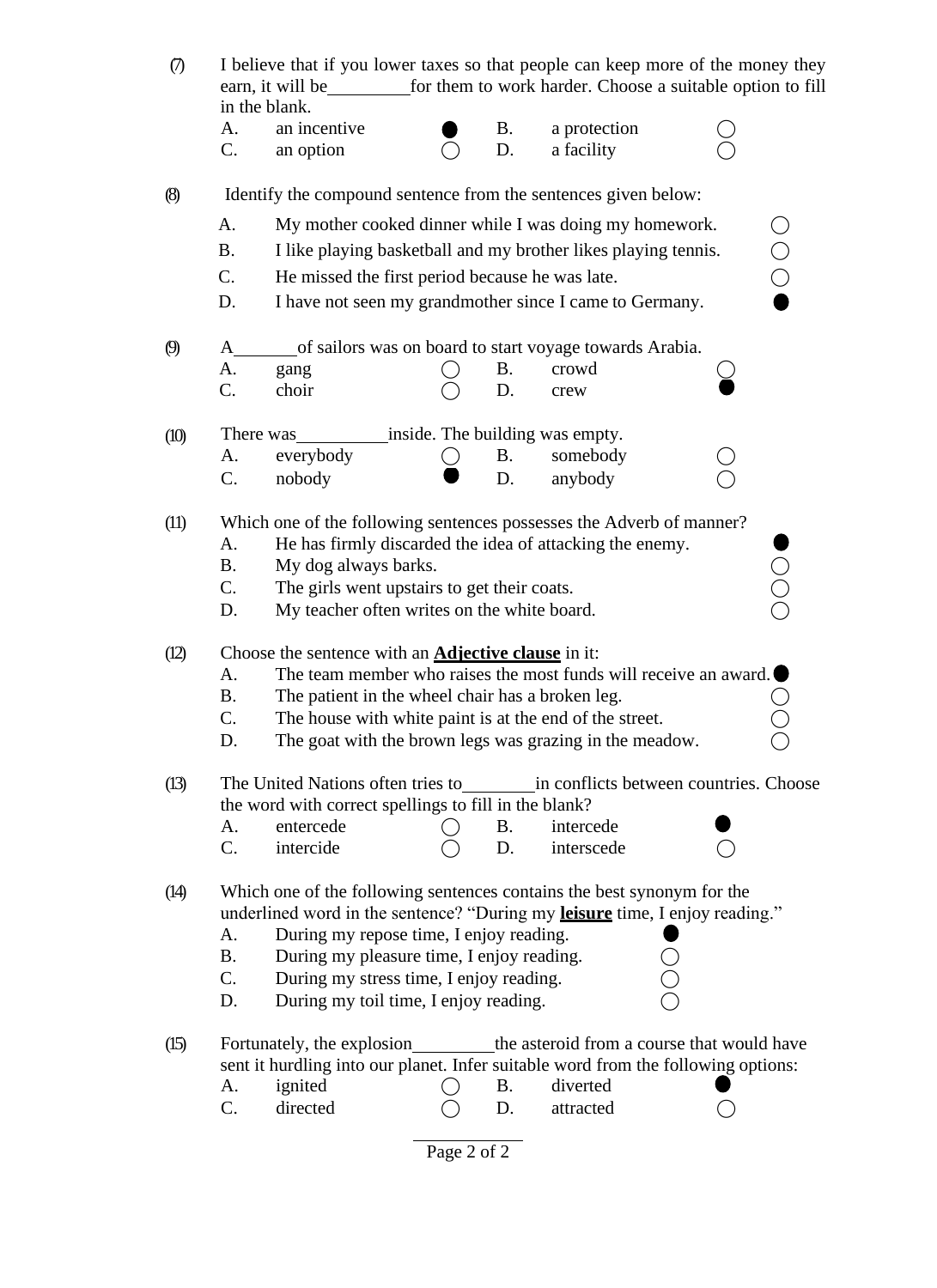

Federal Board SSC-II Examination English (Compulsory) Model Question Paper(Curriculum 2006)

Time allowed: 2.40 hours Total Marks: 60

Note: Answer the questions in sections 'B' and 'C' at the place specified for it therein on the separately provided E-Sheet. Write your answers neatly and legibly.

# **SECTION – B**(Marks 36)

- **Q.2** Read the following passage carefully and answer any **FIVE** questions including **Question No.(i)**appended to it.
- **Note:** Question No. (i) about summary writing is compulsory carrying 06 marks while rest of the questions carry 03 marks each.  $(6 + 4 \times 3 = 18)$

Literature is the story of humans. It is the record of who we are, where we come from and where we are going. Books make us travel at large. During our journey, we are connected with humanity. We identify ourselves with the characters we meet and learn whether we love, loathe, fear or flatter. They help us comprehend our faults and aspirations. They tell us who could we become if we are not careful. Reading provides the deepest connection to the morals that make us human, and part of a larger society.

Books are a source of comfort for us. They are a safe shelter. Throughout human history man has found peace in the written works. Books are bridges – through their pages we make our contact with society. Those who read more are better prepared to face the world than those who don't read.

Though reading a book connects us with humanity, it is also the last truly private act in a world that has become too public. As a **nourishment** for the mind, it is slow food in a world given over to fast food. Blogs, text messages and e-books, bring relevance and instant gratification, much as newspapers and magazines do. But however important such forms are, they endure only as long as the stuff they are printed on. The comforts of books defy time, and break borders.

Books offer other types of pleasures as well. The joy of their touch, sound and fragrance is immeasurable. The pleasure of their understanding is an addition to it. The sharing of a book with friends is still another form of joy. Libraries are the **evidence** of **grandeur** of a civilisation.

It is important that we work to give every person the opportunity to enjoy books as shelters, sustenance, and roads forward. To imagine a world without books is to imagine a world without thought, feeling, compassion, history, or voice.

## **QUESTIONS:**

i. Summarize the given passage. Also suggest a suitable title to it.  $(5+1=6)$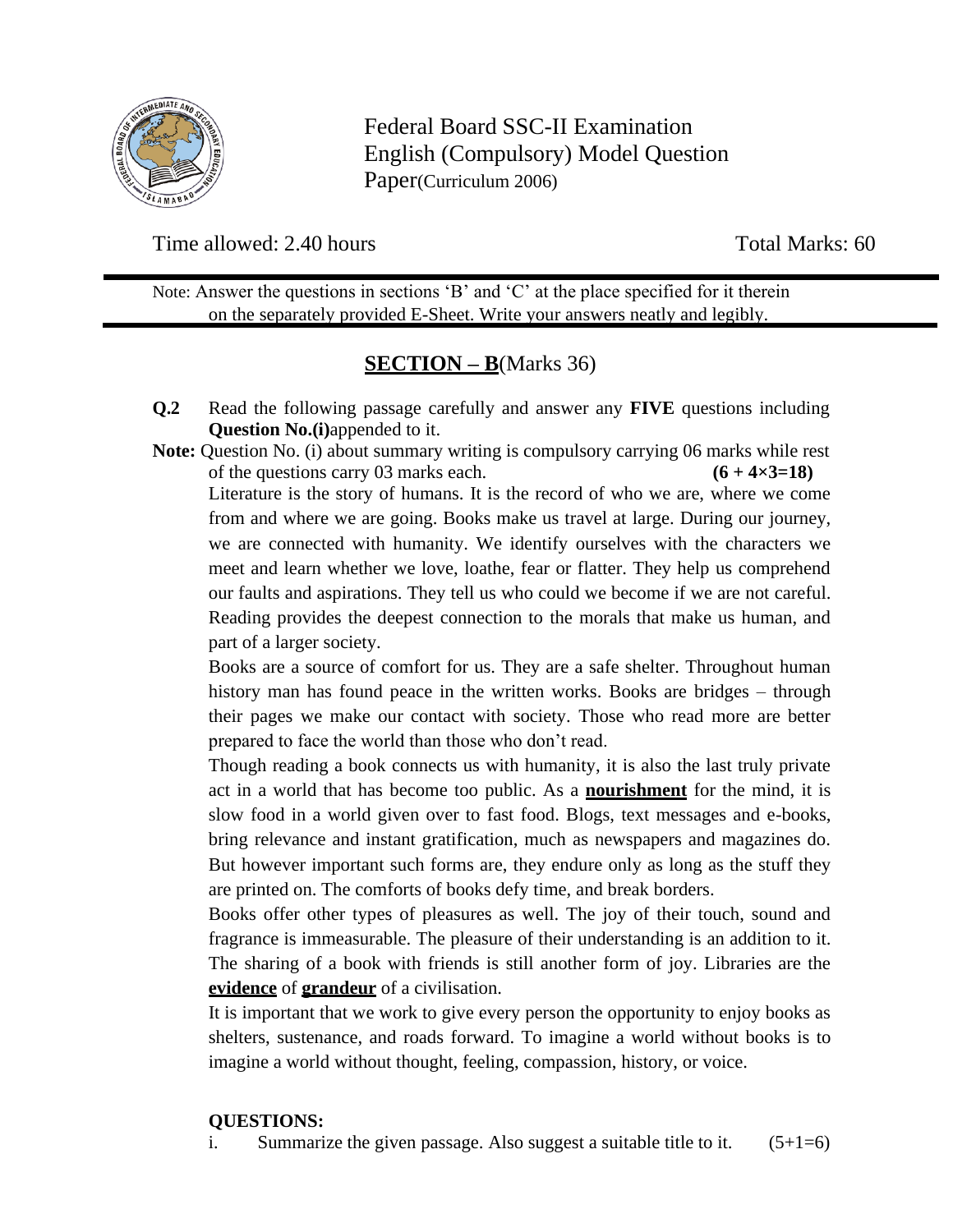#### Ans: **Title: Importance of Books**

Literature is historical autography of humans, working as a bridge between the reader's real world and the world described upon the pages. It's a journey in which we meet characters to understand our follies, approaches, outcomes and morals. Books are the luxury of peace and comfort. Reading is a private act which nourishes our mind and thought. Modern literature on electronic media has no lasting impact as compared to the printed literature in which we have additional joys of touch, sound and fragrance. The world would not have groomed and progressed well without literature.

ii. What are the benefits of books?

Ans: Books are bridges through which we make our connection with society. They bring smile and freshness on readers' face. Books take the reader along for a journey to far off place. They also serve as a unifying tool. They are food for thought that gives new and innovative ideas.

iii. What does the author mean by 'slow food' & 'fast food'?

Ans: Slow food takes time and stays enriched with all necessary nutrients. This means that books take time and care to be written as quite a reliable source of information. One can enjoy the flavor of books at any time whereas blogs, text messages and e-books are like fast food that one can enjoy for a particular period of time and they are endured only as long as the stuff they are printed on.

iv. What kind of pleasures do the books offer?

Ans: Books offer variety of pleasures to the readers. The joy of their touch, sound and fragrance is immeasurable. The pleasure of their understanding is an addition to it. The sharing of a book with friends is still another form of joy. Libraries are the evidence of grandeur of a civilization.

v. How are the libraries an evidence of grandeur of civilisation?

Ans: Libraries are gateways to knowledge, culture and civilization. The resources and services they offer create opportunities for learning and help in shaping new ideas and perspectives in an innovative society. They also help to ensure an authentic record of knowledge created and accumulated by past generations. In a world without libraries, it would be difficult to preserve the world's cumulative knowledge and heritage for future generations.

vi. What kind of world the humans will have without books?

Ans: Books have been among the greatest inventions of the human race and it has been through them that human civilization has been able to advance. Books have become so essential that it is difficult to envisage humanity without them. A world without books would be a dull blank page, a thought that you could not share or a library without books.

vii. Give the **SYNONYMS** of the words that are underlined in the passage.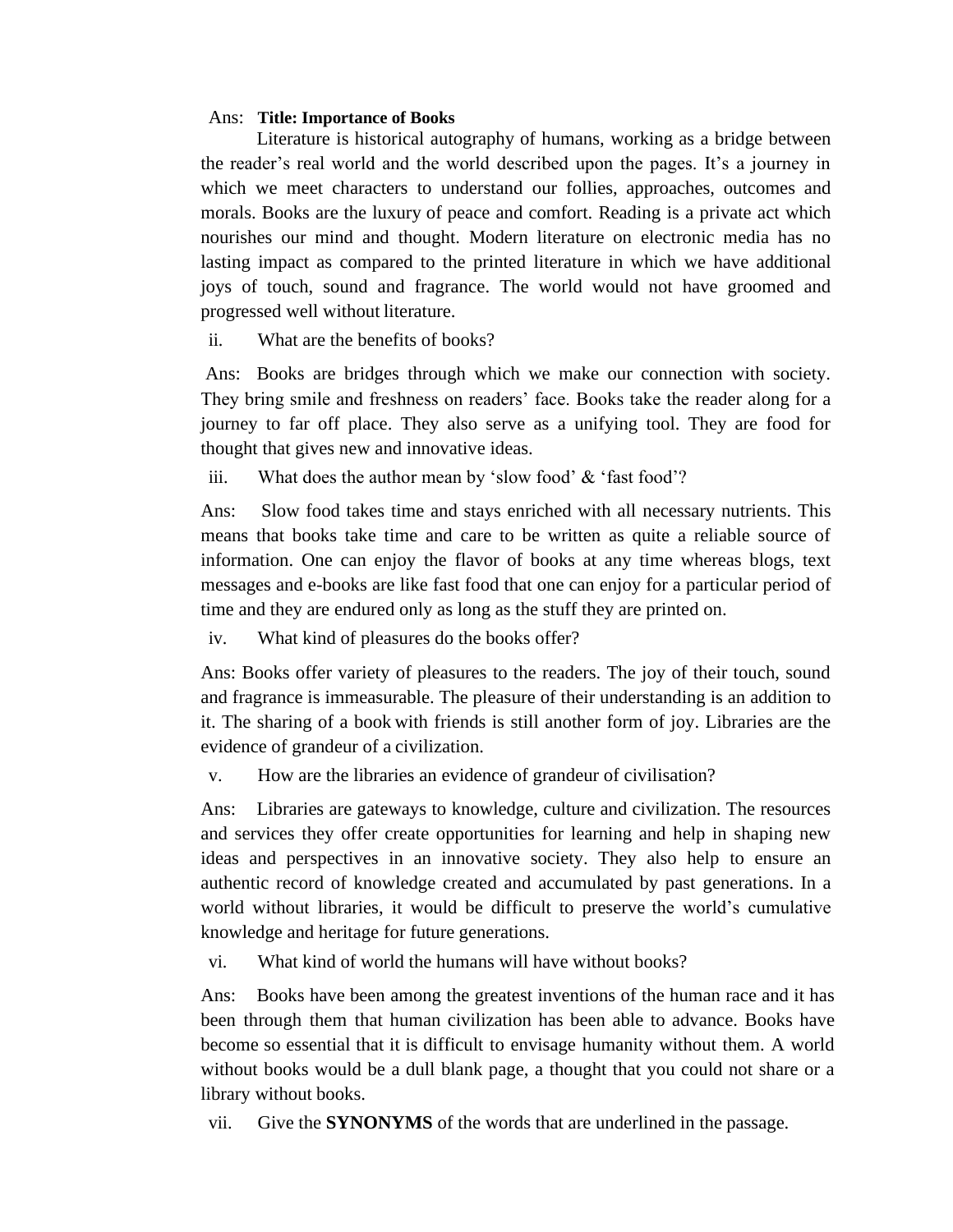Ans:

| Words              | <b>Synonyms</b>                 |
|--------------------|---------------------------------|
| <b>Nourishment</b> | Food/ diet/ nutrition           |
| <b>Evidence</b>    | Proof/Confirmation/verification |
| <b>Grandeur</b>    | Magnificence/majesty/glory      |

**Q.3** a. Paraphrase any **ONE** of the following stanzas: (2) I. If you find your task is hard, Try, try again; Time will bring you your reward, Try, try again. All that other folks can do, Why, with patience, should not you? Only keep this rule in view: Try, try again.

Ans: If you find your task hard, try and try it again. Time will bring you the reward. Keep one rule in view, when all other people can do the task with patience, why shouldn't you?

#### **OR**

II. Thy kindness shall bring to thee many sweet hours, And blessing thy pathway to crown; Affection shall weave thee a garland of flowers, More precious than wealth or renown.

Ans: Your kindness will bring good times to you and paves your path to success. Affection will knit a wreath of flowers that would be more precious than wealth and reputation.

- b. Read the following poem/stanzas carefully and answer the questions appended to it:
	- I. Hold fast to dreams For if dreams die Life is a broken-winged bird That cannot fly. Hold fast to dreams

#### For when dreams go Life is a barren field Frozen with snow.

#### **QUESTIONS:**

i. Give examples of metaphor from the given poem? (2)

Ans: Two metaphors are used: (i) Life is a broken-winged bird. (ii) Life is a barren field.

ii. Write down the theme of the poem in your own words. (2)

Ans: The importance of hope is major theme in the poem. Dreams are manifestations of hope. The poet advises the readers to keep their dreams close and don't let go of their dreams willingly.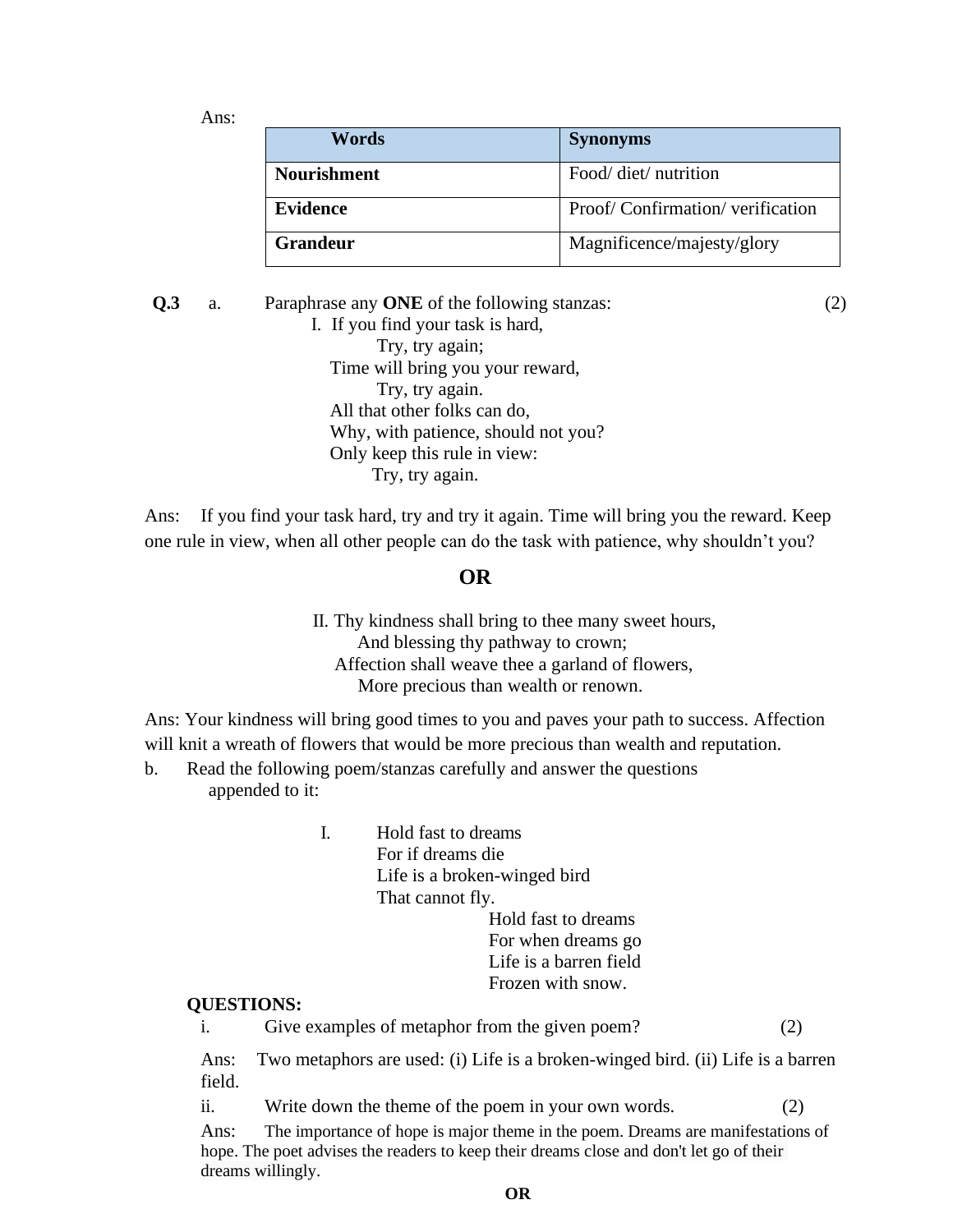II. I hear leaves drinking rain, I hear rich leaves on the top, Giving the poor beneath Drop after drop: Tis a sweet noise to hear

These green leaves drinking near.

#### **QUESTIONS:**

i. What does the poor leaves and rich leaves metaphorically stand for? (2)

Ans: The poor and rich leaves metaphorically stand for the poor and rich people in the society. The rich have direct access to the resources of the society, while the poor are at the disposal of the rich for the resources.

ii. Elaborate the implied message of the stanza. (2)

Ans: There is an implied meaning in the stanza that the upper leaves get the rain drops and quench their thirst. Afterwards they pass on the drops to the lower leaves. This metaphor means that the rich get a golden chance first and whatever remains trickle down to the poor people or lower strata of the society.

- **Q.4** a. Fill in the blanks with appropriate form of the verbs given in the brackets. **(4)**
	- i. Hardly had we reached the school, when the bell **rang** (ring).
	- ii. I wish I **were** (be) a child again.
	- iii. The doctor suggested that the patient **should lose** (lose) weight.
	- iv. To take pay and not to work **is** (be) dishonesty.
	- b. Change the **FOUR** bold sentences into indirect speech: **(4)**  Rashid recently attended an interview for the selection of a computer programmer. At the interview, **he was asked: "Why do you want to be a computer programmer?"**

To this question **he replied, "I want to change my job because I have always been interested in computers." When the interviewer asked him, "Do you have any experience?"**  He replied that he didn't have any experience but he was a fast learner. Finally, the interviewer wanted to know the kind of computer he used. **Rashid replied, 'I can use a Mac and have also used Windows 10** 

**once in the past.'**

The interviewer seemed to be pleased with his answers.

Ans: Rashid recently attended an interview for the selection of a Computer Programmer. At the interview, **he was asked why he wanted to be a Computer programmer.**

To this question **he replied that he wanted to change his job because he had always been interested in computers.**

**When the interviewer asked him if he had any experience,**

he replied that he didn't have any experience but he was a fast learner. Finally, the interviewer wanted to know the kind of computer he used.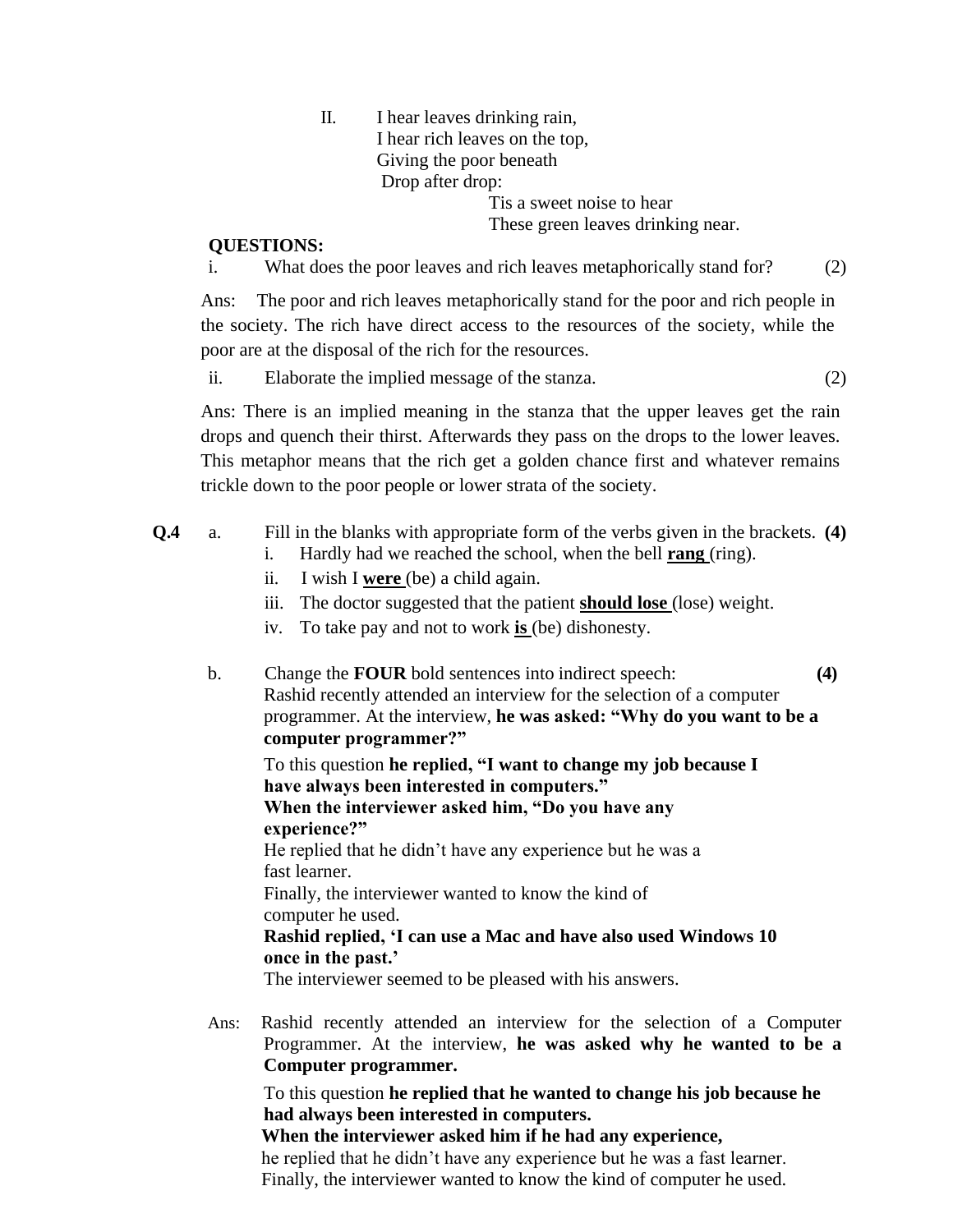**Rashid replied that he could use a Mac and had also used Windows 10 once in the past.**

The interviewer seemed to be pleased with his answers.

**b.** Do as directed (any **FOUR**) of the following: **(4)**

i. You have never come across such an unusual piece of art. (Change into interrogative sentence)

 **Ans:** Have you never come across such an unusual piece of art?

ii.We're going to have to put off our trip to Spain until September. (Change into negative)

 **Ans:** We're not going to have to put off our trip to Spain until September.

iii.They would not come for your help. (Change into imperative sentence)

 **Ans:** Come for your help.

iv.The train will come in five minutes. (Change into interrogative sentence)

 **Ans:** Will the train come in five minutes?

 v.The latter half of the film is more interesting than the former. (Change into negative sentence)

 **Ans:** The latter half of the film is not more interesting than the former. vi. My brother works abroad.(Change into negative sentence)

 **Ans:** My brother does not work abroad.

# **SECTION – C (Marks 24)**

**Q.5** Write an application to the Managing Director of a firm for the post of Manager. **(8)** Ans:

Examination Hall,

City ABC.

22nd January,2022

The Managing Director,

Firm DEF,

City ABC.

Subject: Application for the post of a Manager.

Respected sir,

I am writing this application for the post of a Manager. I found an advertisement for this post in a newspaper. I am looking for a job opportunity to work for a recognized company like yours. I have a work experience of a Manager in the firm LMN. With my extensive work experience, I believe that I can be a good team member of your firm. I assure you that I will serve the firm devotedly and diligently. I have attached my CV for further details.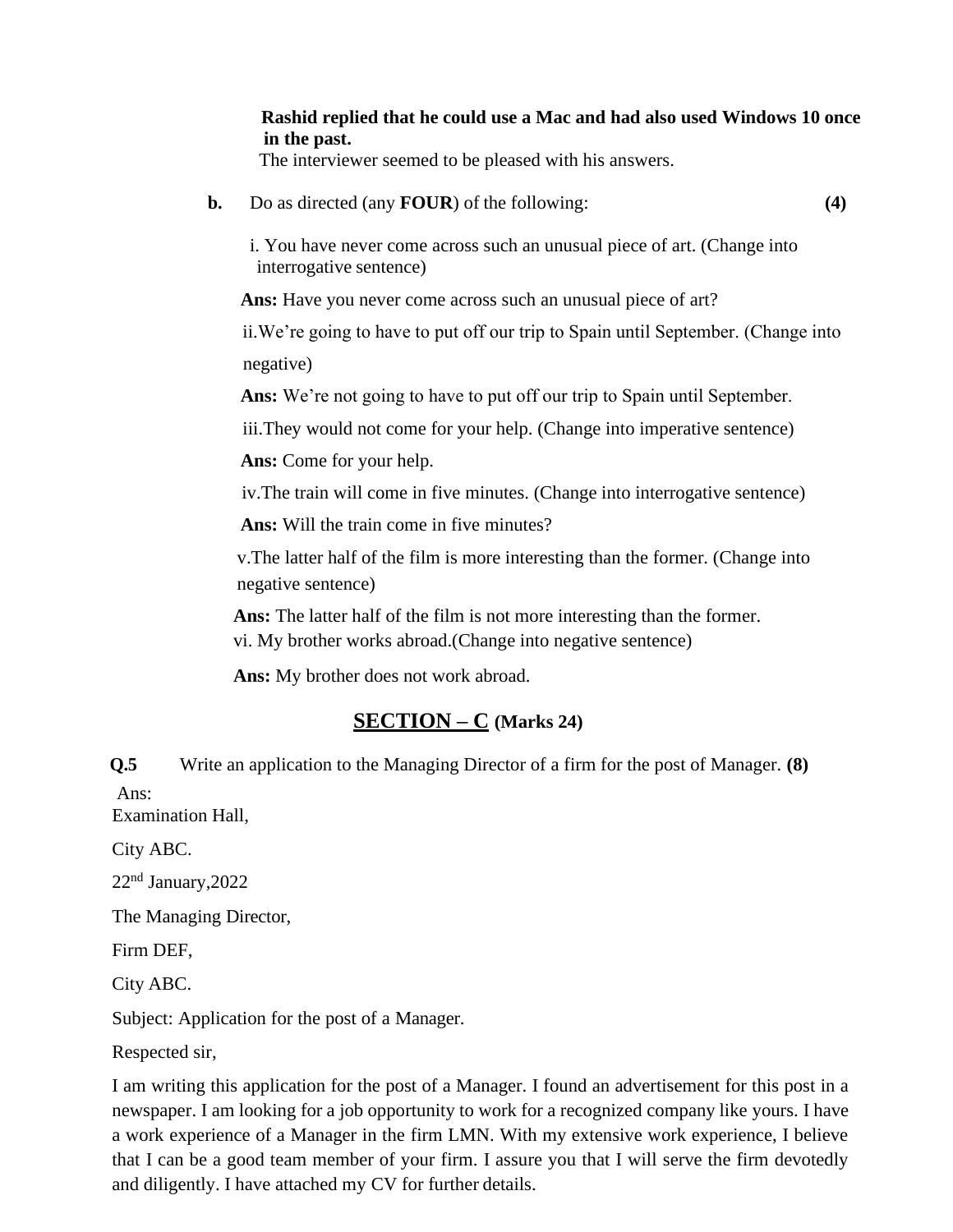Thanking you in advance for your consideration.

Yours sincerely,

XYZ.

# **OR**

Write a letter to the editor of a newspaper about the nuisance caused by the excessive use of pressure horns in the city during examination days drawing attention of the concerned authorities to take the remedial measures.

Examination Hall,

City ABC.

22nd January,2022

The Editor,

The News,

City ABC.

Subject: Nuisance caused by pressure horns.

Respected sir,

Through the columns of your esteemed newspapers I want to highlight the serious issue of nuisance caused by the excessive use of horns in the city during exam days. It is a careless and irresponsible behaviour that makes it difficult for the students to focus on their work. They can't concentrate properly. This may result in hypertension and hearing loss in many people. I request you to publish a column on this serious issue to create awareness in the public and draw the attention of the concerned authorities to take remedial measures.

Thanking you in anticipation.

Yours sincerely,

XYZ.

**Q.6** Describe your daily routine using appropriate/correct transitional devices (at least six) for connecting your ideas logically in a paragraph. **(6)**

# Ans: **My Daily Routine**

My name is Ahmed. I am a student. First I get up 6 o' clock and take breakfast at 7 o' clock. Then I get dressed for school. Meanwhile my school van reaches. I learn the things properly at school. After coming back from school, I take lunch and play with my friends. Later I complete my homework. Finally I take dinner, watch television and go to sleep.

**Q.7** Write an essay on any **ONE** of the following topics: (200-250 words) **(10)**

## **Need for Online Studies**

Today's world is a world of rapid changes. Particularly, the Information and Communication technology has ushered an era of the use of computer and internet in every field of life. Whole approach towards teaching and learning process has changed. Even before the advent of the covid-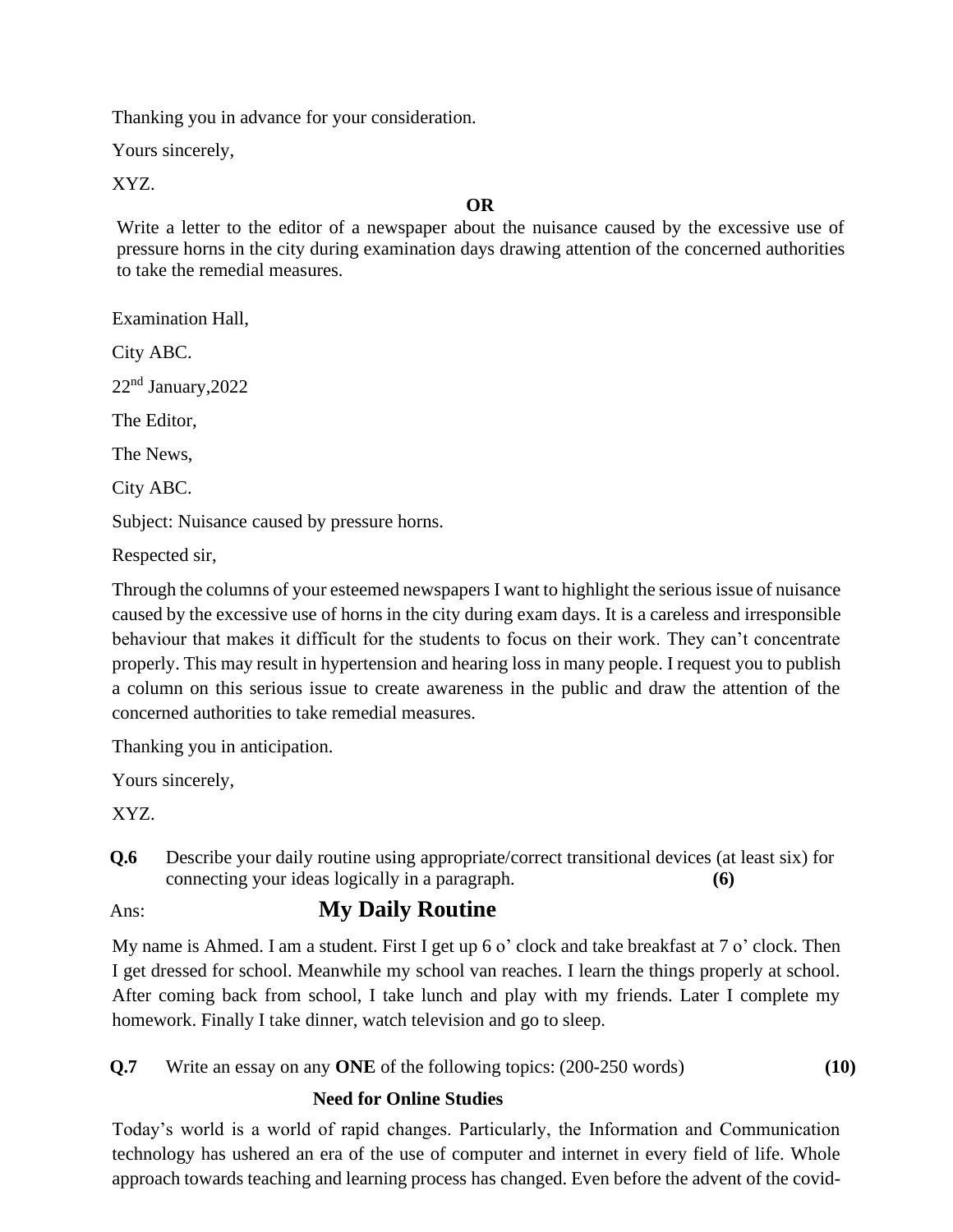19 pandemic, the 4G internet had opened a whole new world of possibilities in pedagogical practices. Introduction of online studies have their challenges and opportunities, but this mode of learning has become a need of the hour.

Firstly, online mode of studies can be much more efficient than the traditional one. It admits the use of various resources for bringing the concepts home to learners. These resources include use of power point slides, pictures, videos and simulations etc. The time which would otherwise be wasted while using traditional blackboard or whiteboard is thus saved. Online studies can be more fun and thus the students do not lose interest.

Secondly, online learning is cost effective. The learners can be provided educational services at home which not only saves a lot of their time but also saves them the conveyance and other such expenditures. Service providers also save infrastructure expenditures.

Lastly, online studies become a viable solution in times of crisis like we recently had in the form of Covid-19 pandemic.

However, this modern mode will take some time before it becomes a perfect alternative for the tradition learning. It still has to overcome the problems like supervision of students and poor internet services.

### **OR How Can We Save Our Environment?**

"Save Environment" is a slogan that has developed to represents several acts aimed at preserving the purity of our environment. Our environment suffers from several risk factors. Some of the steps that can lead to a better and safe environment are discussed in the following paragraphs.

At first, control electricity consumption, most of the powers we consume are not from renewable energy sources. While the world would be better served by renewable energy sources, it would be prudent to control electricity consumption in the meantime. To do this, we must curb wastage.

Next is, paper reduction, the paper we use comes from trees. These trees are cut down from their natural habitat leaving our environment exposed to the risk of global warming. To save our environment, we should embrace digital tools at our disposal and use less of paper.

Lastly, reuse, most of the materials we use in our daily lives are not actual waste. They can be recycled and subsequently used for something else. Thus, when we use things such as plastic, elastic, metal and more, we should not simply throw those things away. With the right machinery and foresight, they can be turned to materials that translate into a safe environment.

To conclude, living in a safe environment goes beyond the actions mentioned above. However, if we stay conscious of our environment and do not relent in taking steps that are pro-environment we would make our world a better place.

## **OR**

## **Use of Cell Phone at School**

The use of cell phones in schools by students has become a debatable topic that concerns all segments of society, including students, parents, and teachers. The use of cell phones should be banned or maximum restricted in schools.